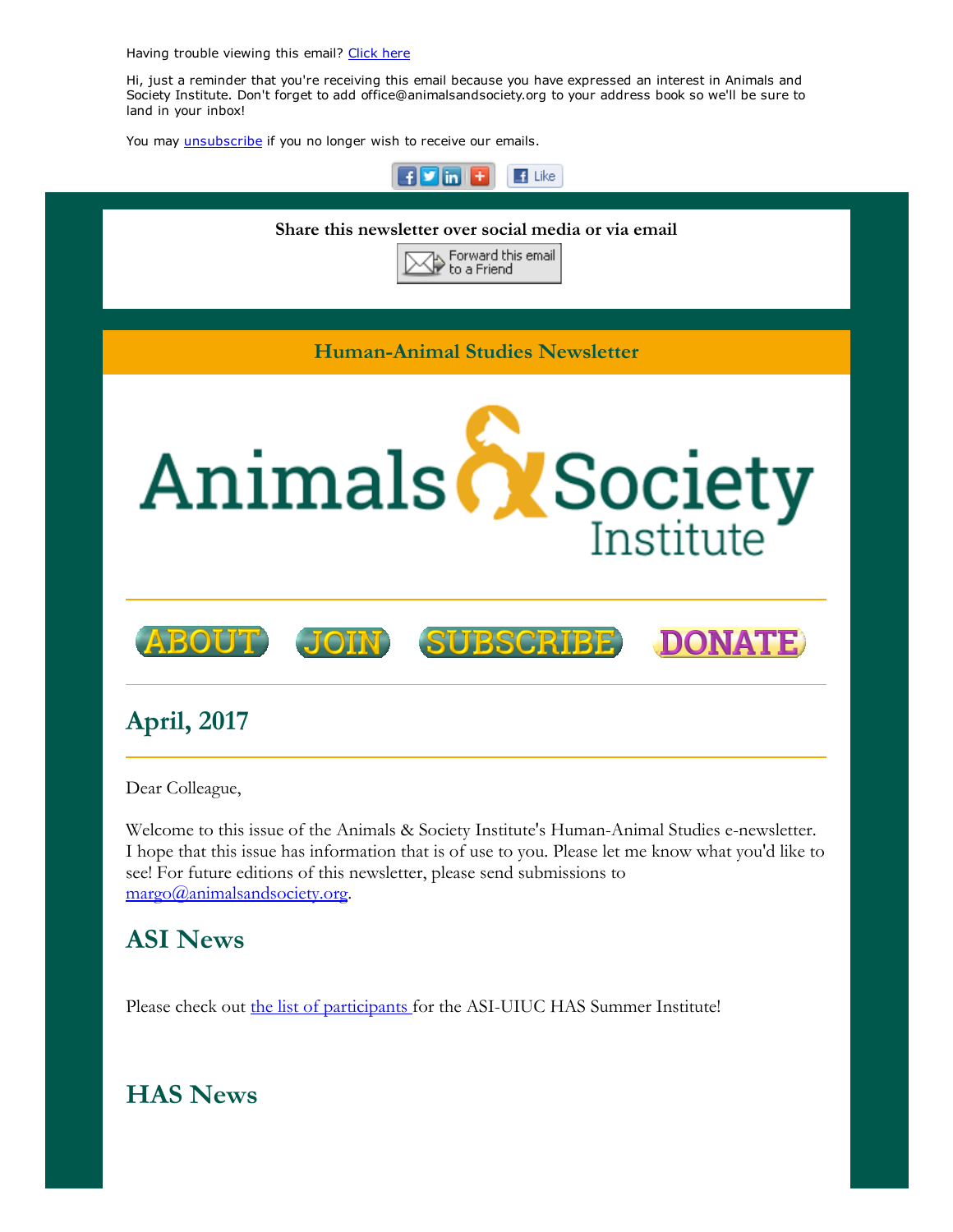The Australian Governmentâ€<sup>™</sup>s Endeavour Scholarships and Fellowships program provides support for international postgraduate students and postdoctoral fellows to undertake research or study in Australia, and for Australian postgraduate students and postdoctoral fellows to undertake research or study overseas. Support includes a travel and establishment allowance as well as monthly stipend and, where applicable, tuition fees.

Oxford's School of Anthropology and Museum Ethnography is seeking a Postdoctoral Researcher in Linguistics and Ethnobiology .The role Creative [Multilingualism](http://www.anthro.ox.ac.uk/sites/default/files/anthro/documents/media/128465_further_particulars.pdf) is an AHRCfunded research programme that unites researchers from six universities and sixteen external institutions to investigate the intersections between multilingualism and creativity and to address the importance of linguistic diversity in an increasingly global society. Naming, one of the programme's seven research strands, requires a postdoctoral research associate to contribute to all aspects of the strand's research agenda. Using birds as a biocultural link, the Naming strand employs methods in comparative and historical linguistics, anthropology, and biology to investigate the creativity at work as people across diverse language backgrounds respond to the natural world through naming, metaphor, and myth. In collaboration with the BirdLife International partnership, museums, and local communities, the strand will also explore and assess the creative possibilities and applications of the Naming research to questions of biocultural conservation, language education, and language maintenance.

Ghent University is seeking a **[Post-doctoral](http://academicpositions.eu/ad/ghent-university/2017/post-doctoral-assistant-history/99338) assistant** - History. The successful applicant will conduct scientific research in the field of global or environmental history and publish about it in renowned journals and books; be nvolved in the research activities of one or several of the department's research units; supervise BA papers and MA theses; and assist with the internal and external services of the department.

The University of Kassel is seeking Doctoral/postgraduate positions in Human-Animal Studies Social and Cultural History: "Transforming city landscapes: Human-cattle relationships and the making of urban societies." The aim of this project is to identify the specifics of human-cattle relationship in the aftermath of the 1947 formation of the Indian state. In a case study based on mainly archival material, focusing on the development of Bangalore city, the transformations in both discursive frameworks as well as in the lived interactions between humans and cattle are to be extracted. In a second step, in-depths oral history interviews will be conducted, making use of innovative approaches in human-animal studies such as animal biography and multi-species ethnography. Main work place is Kassel, Germany. The successful applicant must hold a very good master's degree in history, must be familiar with methods of oral history and must be willing to learn and apply methods and theories of human-animal studies and animal history. For further questions please contact Prof. Dr. Mieke Roscher [\(roscher@uni-kassel.de\)](mailto:roscher@uni-kassel.de). Deadline is May 2.

The Universities of Sheffield, Leeds and York is announcing three fully-funded three-year PhD [studentships](http://wrocah.ac.uk/new-student/networks/#extinction) as part of a WRoCAH White Rose Network. Application Deadline May 17. Applicants must already have been admitted to the relevant PhD program by this date in order to apply.

1. University of Sheffield (Principal Supervisor, Robert McKay): Theories of loss in cultural representations of extinction. This studentship will explore contemporary literary and other cultural portrayals of species extinction (including the extinction of the human animal). It will interpret them in the context of critical-theoretical approaches to loss-for example beliefs about death and the afterlife; life, vitalism and biopolitics; or memory, mourning and melancholia-to better understand how we value human and nonhuman existence in contemporary cultures.

2. University of Leeds (Principal Supervisor, Graham Huggan): Last Whales: Extinction and the Contemporary Cetacean Imaginary. Whales and other cetaceans have been among the most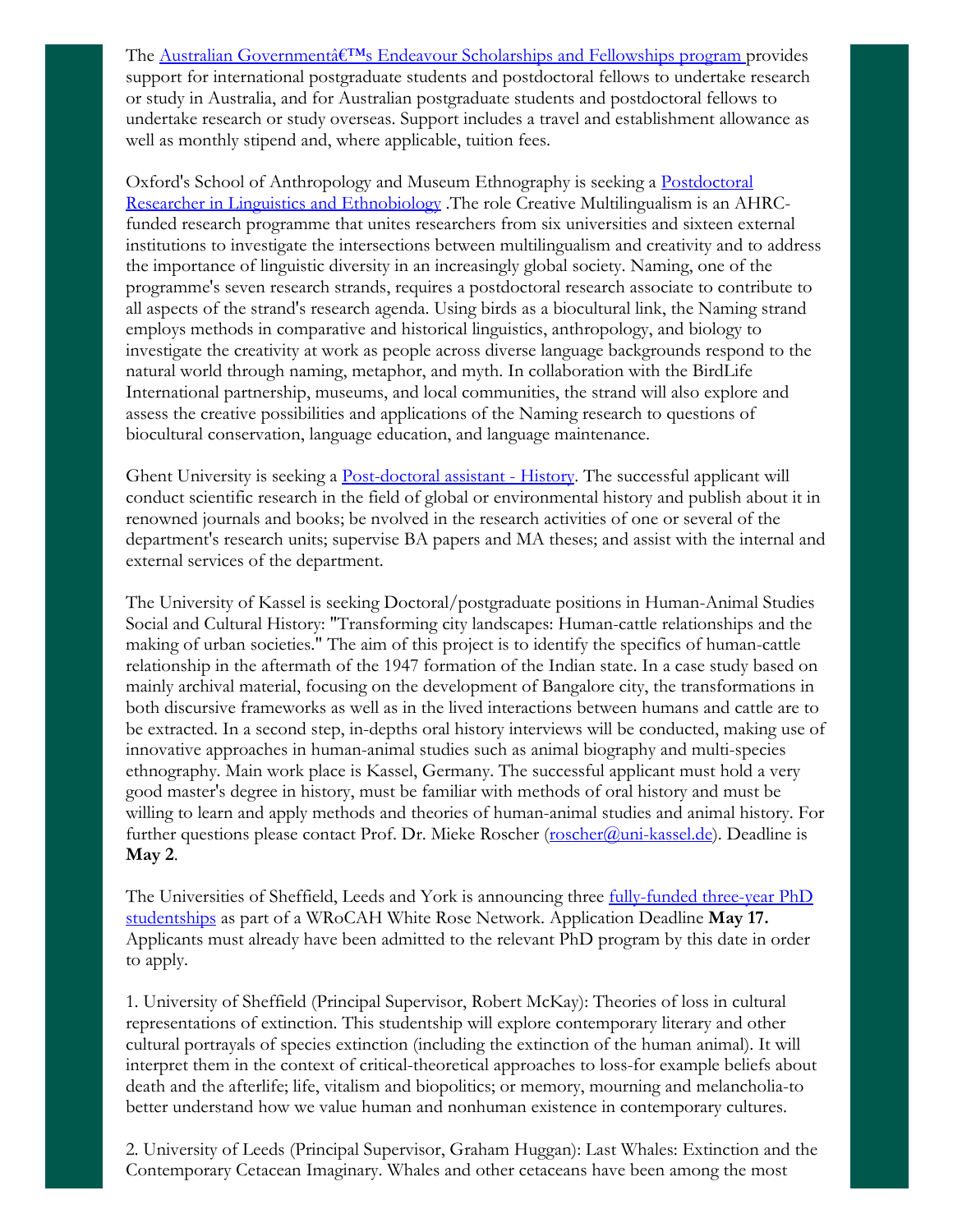consistently mythologised of living creatures, while some species currently count among the most endangered on Earth. This PhD studentship will chart contemporary representations of a 'cetacean imaginary', combining literary (possibly also film and television) studies with research in marine conservation biology.

3. University of York (Principal Supervisor, Deborah Maxwell): A World Without Bees? The role of our social and cultural imagination in responding to bee extinction. This studentship will look at the role of innovative design techniques and methods, as well as visualisation and increasing stakeholder engagement in the prevention of pollinator extinction. This may involve shaping and identifying collective and conflicting narratives by which individuals, communities and corporations project, plan for, or attempt to avoid, a world without bees. We encourage applications from a wide range of disciplines including interactive and speculative design, social and environmental accounting, and related fields.

Harvard University will again, through its Summer School, offer the online course "Animal Studies--An [Introduction."](http://www.summer.harvard.edu/) The deadline for registration is May 15. If you would like a copy of the syllabus for the course, please write to Paul Waldau at **pwaldau@gmail.com**.

#### New Books

Following are some of the books coming out this month that we are excited about!

Chez, K. (2017). *Victorian Dogs, Victorian Men: Af ect and Animals in Nineteenth-Century Literature and Culture*. Ohio State. *Victorian Dogs, Victorian Men: Af ect and Animals in Nineteenth-Century Literature and Culture* by Keridiana W. Chez is the first monograph located at the intersection of animal and affect studies to examine how gender is produced via the regulation of interspecies relationships. Looking specifically at the development of the human-dog relationship, Chez argues that the bourgeoisie fostered connections with canine companions in order to mediate and regulate gender dynamics in the family. As Chez shows, the aim of these new practices was not to use animals as surrogates to fill emotional vacancies but rather to incorporate them as "emotional prostheses." Chez traces the evolution of the human-dog relationship as it developed parallel to an increasingly imperialist national discourse. The dog began as the affective mediator of the family, then addressed the emotional needs of its individual members, and finally evolved into both "man's best friend" and worst enemy. By the last decades of the nineteenth century, the porous human-animal boundary served to produce the "humane" man: a liberal subject enabled to engage in aggressive imperial projects. Reading the work of Charles Dickens, George Eliot, Margaret Marshall Saunders, Bram Stoker, and Jack London, Victorian Dogs, Victorian Men charts the mobilization of affect through transatlantic narratives, demonstrating the deep interconnections between animals, affect, and gender.

Bekoff, M. and J. Pierce. *The Animals' Agenda: Freedom, Compassion, and Coexistence in the Human Age.* Beacon Press. Every day we are learning new and surprising facts about just how intelligent and emotional animals are-did you know rats like to play and laugh, and also display empathy, and the ears and noses of cows tell us how they're feeling? At times, we humans translate that knowledge into compassion for other animals; think of the public outcry against the fates of Cecil the lion or the captive gorilla Harambe. But on the whole, our growing understanding of what animals feel is not resulting in more respectful treatment of them. Renowned animalbehavior expert Marc Bekoff and leading bioethicist Jessica Pierce explore the real-world experiences of five categories of animals, beginning with those who suffer the greatest deprivations of freedoms and choice-chickens, pigs, and cows in industrial food systems-as well as animals used in testing and research, including mice, rats, cats, dogs, and chimpanzees. Next,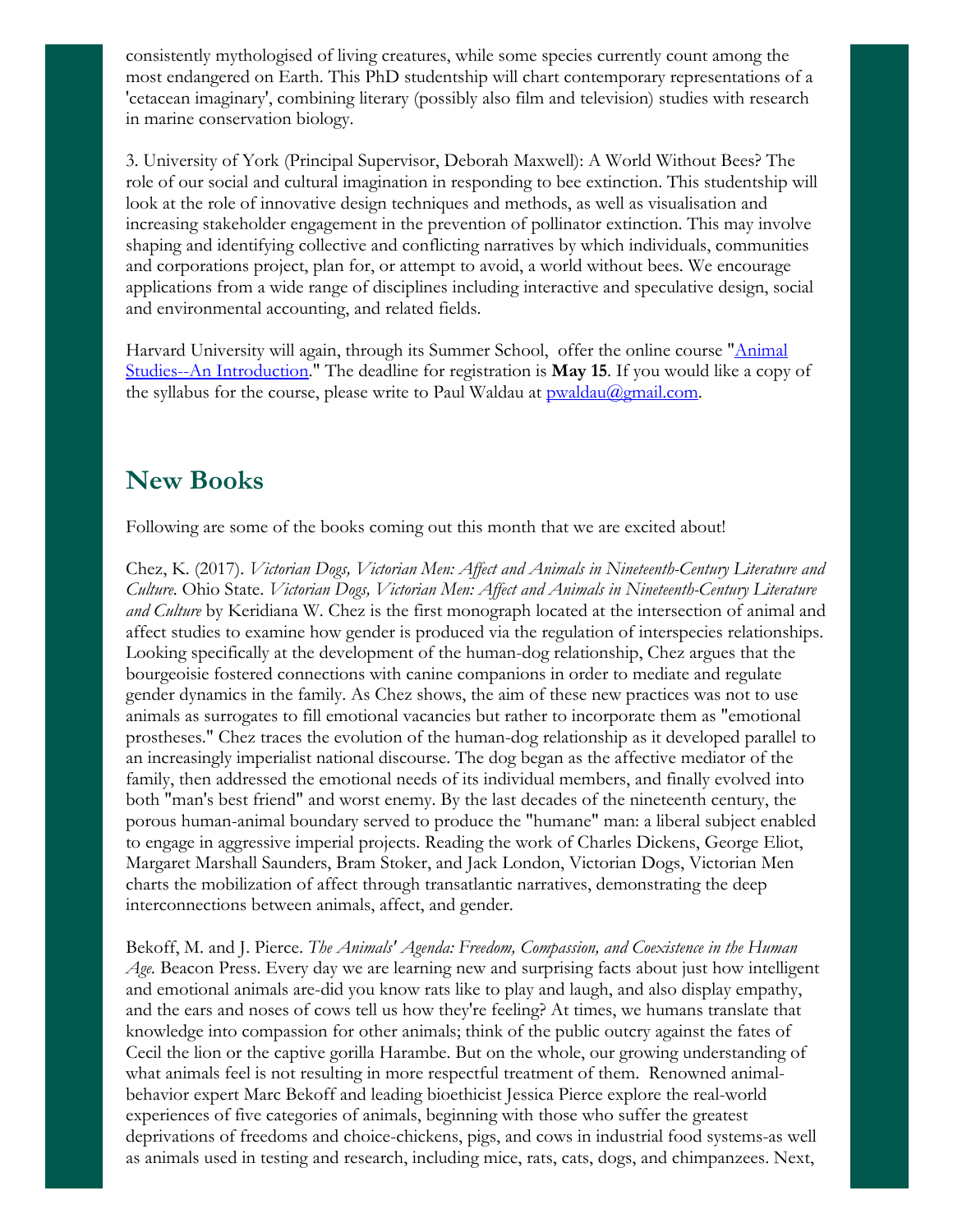Bekoff and Pierce consider animals for whom losses of freedoms are more ambiguous and controversial, namely, individuals held in zoos and aquaria and those kept as companions. Finally, they reveal the unexpected ways in which the freedoms of animals in the wild are constrained by human activities and argue for a more compassionate approach to conservation. In each case, scientific studies combine with stories of individual animals to bring readers faceto-face with the wonder of our fellow beings, as well as the suffering they endure and the major paradigm shift that is needed to truly ensure their well-being. The Animals' Agenda will educate and inspire people to rethink how we affect other animals, and how we can evolve toward more peaceful and less violent ways of interacting with our animal kin in an increasingly humandominated world.

Gee, N. R., Fine, A. H., & McCardle, P. (Eds.). (2017). *How Animals Help Students Learn: Research and Practice for Educators and Mental-Health Professionals*. Routledge. How Animals Help Students Learn summarizes what we know about the impact of animals in education and synthesizes the thinking of prominent leaders in research and practice. It's a much-needed resource for mentalhealth and education professionals interested in incorporating animals in school-based environments, one that evaluates the efficacy of existing programs and helps move the field toward evidence-based practice. Experts from around the world provide concrete examples of how animals have been successfully incorporated into classroom settings to achieve the highest level of benefit while also ensuring the health and welfare of the students and animals involved.

Quinsey, K.M. ed. (2017). *Animals and humans: sensibility and representation, 1650-1820*. Oxford. European culture in the seventeenth and eighteenth centuries witnessed a radical redefinition of 'humanity' and its place in the environment, together with a new understanding of animals and their relation to humans. In examining the dynamics of animal-human relations as embodied in the literature, art, farming practices, natural history, religion and philosophy of this period, leading experts explore the roots of much current thinking on interspecies morality and animal welfare.

(All summaries taken from publishers' websites.)

#### New Research

Following are some of the latest research articles in the field of human-animal studies:

Artz, B., & Bitler Davis, D. (2017). Green Care: A Review of the Benefits and Potential of Animal-Assisted Care Farming Globally and in Rural America. Animals, 7(4), 31. Bergua Amores, J.A. (2017). Towards a Sociology of the Real. Society & Animals 25(1): 17-37. Bertella, G. (2017). Factors of Peripherality: Whale Watching in Northern Norway. Arctic Tourism Experiences: Production, Consumption and Sustainability, 130.

Branson, S. M., Boss, L., Cron, S., & Turner, D. C. (2017). Depression, loneliness, and pet attachment in homebound older adult cat and dog owners. Journal of Mind and Medical Sciences, 4(1), 38-48.

Brüggemann, T. (2017). Animal Poetry and Empathy. Humanities, 6(2), 18.

Collins, E. A., Cody, A. M., McDonald, S. E., Nicotera, N., Ascione, F. R., & Williams, J. H. (2017). A Template Analysis of Intimate Partner Violence Survivors' Experiences of Animal Maltreatment: Implications for Safety Planning and Intervention. Violence Against Women, 1077801217697266.

Consolaro, A. (2017). Barking at Heaven's Door: Pluto Mehra in the Hindi Film Dil Dhadakne Do. Humanities, 6(2), 16.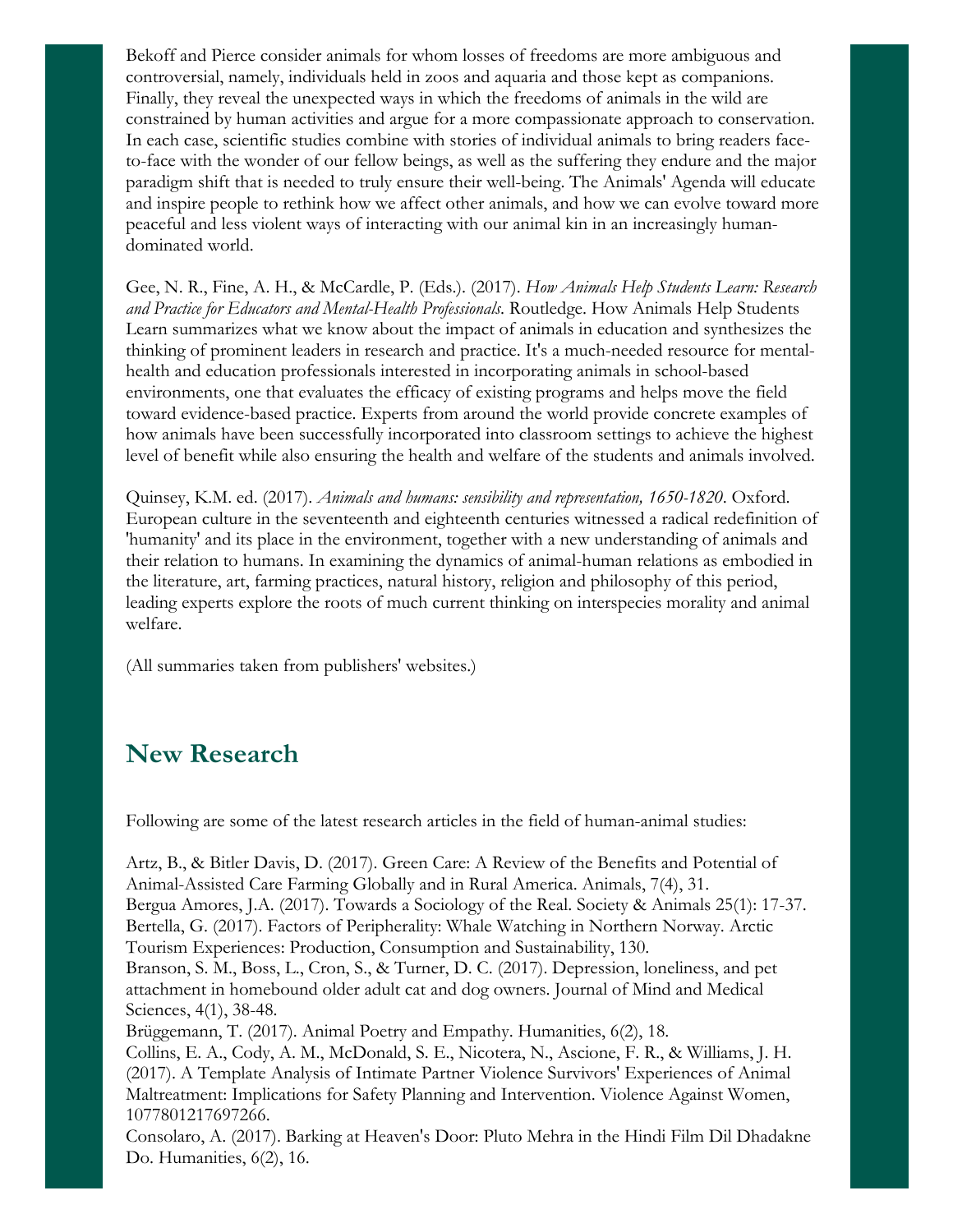Craigon, P. J., Hobson-West, P., England, G. C., Whelan, C., Lethbridge, E., & Asher, L. (2017). "She'sa dog at the end of the day": Guide dog owners' perspectives on the behaviour of their guide dog. PloS one, 12(4), e0176018.

Dolby, N. (2017). Animal Research in Higher Education: Engaging the Moral and Ethical Conversation. Journal of College and Character, 18(1), 64-69.

Dolby, N. (2017). Experiential Education in the Honors Classroom: Animals, Society and Education. Honors in Practice, 13(1), 71-88.

Dzhambov, A. M. (2017). Park Quality and Elderly Citizens' Dog-Walking Practices. Fung, S. C. (2017). An Observational Study on Canine-assisted Play Therapy for Children with Autism: Move towards the Phrase of Manualization and Protocol Development. Global Journal of Health Science, 9(7), 67.

Hall, S., Wright, H., McCune, S., Zulch, H., & Mills, D. (2017). Perceptions of dogs in the workplace: the pros and the cons. Anthrozoos.

Hasan, S. I. (2017). Links Between Physical and Mental Health: Assessment of Therapeutic Riding's Effect on Children with Special Needs.

Herzog, H. (2017). Why Do Dog Breeds with Genetic Disorders Suddenly Get Hot?. Animal Studies Repository

Hosaka, T., Sugimoto, K., & Numata, S. (2017). Effects of childhood experience with nature on tolerance of urban residents toward hornets and wild boars in Japan. PloS one, 12(4), e0175243. Kamitsis, I., & Simmonds, J. G. (2017). Using Resources of Nature in the Counselling Room: Qualitative Research into Ecotherapy Practice. International Journal for the Advancement of Counselling, 1-20.

Kane, O. (2017). Ways to Expand the Animal Welfare Component in the Extension System in Senegal: A Case Study of Thies and Bambey (Doctoral dissertation, Virginia Tech).

Knight, A., & Watson, K. D. (2017). Was Jack the Ripper a Slaughterman? Human-Animal Violence and the World's Most Infamous Serial Killer. Animals, 7(4), 30.

Krasner, J. (2017). Cat Food in Camelot: Animal Hoarding, Reality Media, and Grey Gardens. Journal of Film and Video, 69(1), 44-53.

Levin, J., A. Arluke and L. Irvine. (2017). Are People More Disturbed by Dog or Human Suffering? Society & Animals 25(1): 1-16.

Levinson, E.M., M. Vogt, W.F. Barker, M. Renck Jalongo and P. Van Zandt. (2017). Effects of Reading with Adult Tutor/Therapy Dog Teams on Elementary Students' Reading Achievement and Attitudes. Society & Animals 25(1): 38-56.

Lifshin, U., Greenberg, J., Zestcott, C. A., & Sullivan, D. (2017). The Evil Animal: A Terror Management Theory Perspective on the Human Tendency to Kill Animals. Personality and Social Psychology Bulletin, 0146167217697092.

Liordos, V., Kontsiotis, V. J., Anastasiadou, M., & Karavasias, E. (2017). Effects of attitudes and demography on public support for endangered species conservation. Science of The Total Environment, 595, 25-34.

Lloyd, J. K. (2017). Minimising Stress for Patients in the Veterinary Hospital: Why It Is Important and What Can Be Done about It. Veterinary Sciences, 4(2), 22.

Lockwood, A. (2017). The Save Movement, Empathy and Activism. Animal Studies Journal. Luño, I., Palacio, J., García-Belenguer, S., González-Martínez, Á., & Rosado, B. (2017).

Perception of Canine Welfare Concerns among Veterinary Students, Practitioners, and Behavior Specialists in Spain. Journal of Veterinary Medical Education, 1-6.

McCance, E. C., Decker, D. J., Colturi, A. M., Baydack, R. K., Siemer, W. F., Curtis, P. D., & Eason, T. (2017). Importance of Urban Wildlife Management in the United States and Canada. Mammal Study, 42(1), 1-16.

Metzger, M. (2017). Exposure to Animal Welfare Regulations Does Not Influence Attitudes Toward Animal Research Procedures. Journal of Articles in Support of the Null Hypothesis, 13(2), 74.

Middelhoff, F. (2017). Literary Autozoographies: Contextualizing Species Life in German Animal Autobiography. Humanities, 6(2), 23.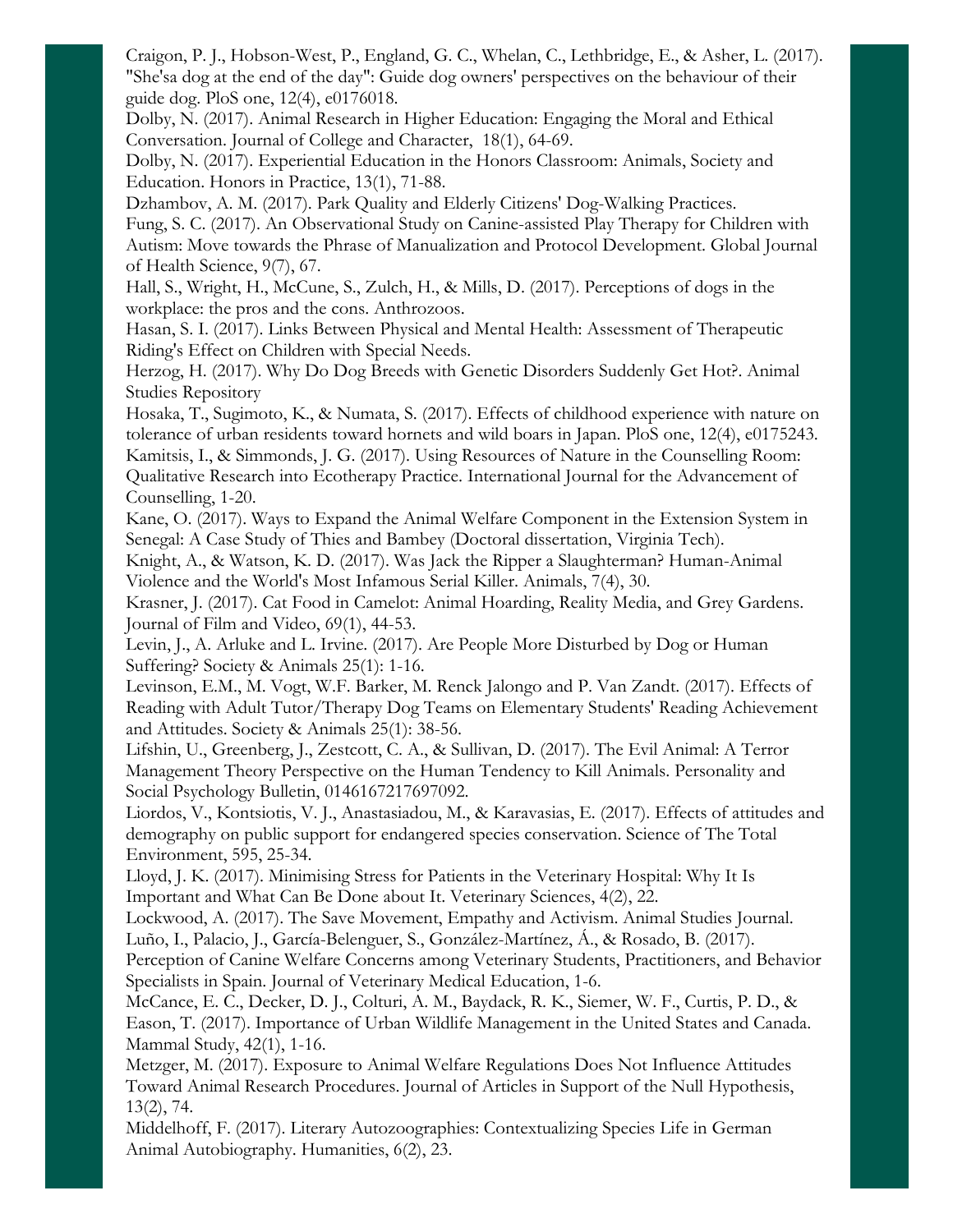Oldmixon, E. A. (2017). Religious Representation and Animal Welfare in the US Senate. Journal for the Scientific Study of Religion.

Panoch, R. and E.L. Pearson. (2017). Humans and Sharks. Society & Animals 25(1): 57-76. Paul, S., & Nagendra, H. (2017). Factors Influencing Perceptions and Use of Urban Nature: Surveys of Park Visitors in Delhi. Land, 6(2), 27.

Porter, P. (2017). Revenge of the Herds. Society & Animals 25(1): 99-103.

Rusu, A. S. (2017). Constructing Healthy Experiences through Human-Animal Interactions for Autistic Children and Their Families: Implications for Research and Education. In Autism-Paradigms, Recent Research and Clinical Applications. InTech.

Sayers, J. (2017). Feminist CMS Writing as Difficult Joy: Via Bitches and Birds. In Feminists and Queer Theorists Debate the Future of Critical Management Studies (pp. 155-169). Emerald Publishing Limited.

SHAPIRO, H. G., PETERSON, M. N., STEVENSON, K. T., FREW, K. N., &

LANGERHANS, R. B. (2017). Wildlife species preferences differ among children in continental and island locations. Environmental Conservation, 1-8.

Strand, E. B., Brandt, J., Rogers, K., Fonken, L., Chun, R., Conlon, P., & Lord, L. (2017). Adverse Childhood Experiences among Veterinary Medical Students: A Multi-Site Study. Journal of Veterinary Medical Education, 1-8.

Večerek, V., Kubesová, K., Voslářová, E., & Bedáňová, I. (2017). Rates of death and euthanasia for cats in no-kill shelters in the Czech Republic. Acta Veterinaria Brno, 86(1), 109-115.

Webber, S., Carter, M., Sherwen, S., Smith, W., Joukhadar, Z., & Vetere, F. (2017). Kinecting with Orangutans: Zoo Visitors' Empathetic Responses to Animals' Use of Interactive Technology.

Xie, Z. Y., Zhao, D., Chen, B. R., Wang, Y. N., Ma, Y., Shi, H. J., ... & Wang, L. S. (2017). Association between pet ownership and coronary artery disease in a Chinese population. Medicine, 96(13), e6466.

Yvette Tardif-Williams, C. and S.L. Bosacki. (2017). Gender and Age Differences in Children's Perceptions of Self-Companion Animal Interactions Expressed through Drawings. Society & Animals 25(1): 77-97.

# Journals

The latest issue of *Society*  $\Diamond$  *[Animals](http://booksandjournals.brillonline.com/content/journals/15685306)* is out! Included in this issue are the following articles:

- Are People More Disturbed by Dog or Human Suffering? Jack Levin, Arnold Arluke and Leslie Irvine.
- Towards a Sociology of the Real. José Angel Bergua Amores.
- Effects of Reading with Adult Tutor/Therapy Dog Teams on Elementary Students' Reading Achievement and Attitudes. Edward M. Levinson, Melanee Vogt, William F. Barker, Mary Renck Jalongo and Pat Van Zandt.
- Humans and Sharks. Rainer Panoch and Elissa L. Pearson.
- Gender and Age Differences in Children's Perceptions of Self-Companion Animal Interactions Expressed through Drawings. Christine Yvette Tardif-Williams and Sandra Leanne Bosacki.
- Revenge of the Herds. Pete Porter.

Animal Studies [Journal](http://ro.uow.edu.au/cgi/submit.cgi?context=asj) is seeking submissions from scholars and creative practitioners for a special edition focusing on the themes of the forthcoming Australasian Animal Studies Association conference 'Animal Intersections', to be held at the University of Adelaide 3-5 July, 2017. The journal is interested in papers which address the fractures, tensions and layers of intersection across human-animal relations, and in particular for the lives of non-human animals. Papers might engage with the practices and methods associated with theories of intersectionality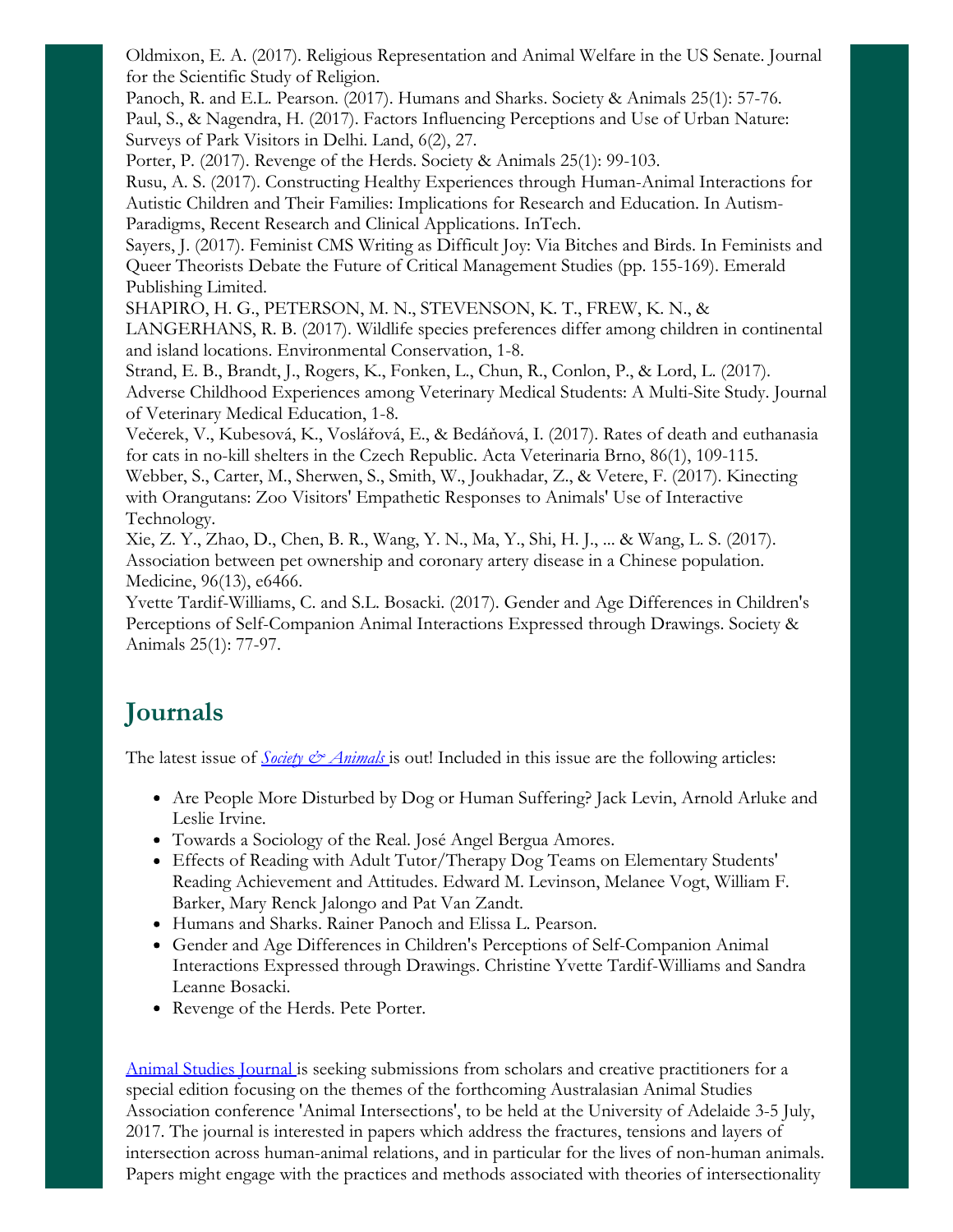in order to enrich the study of non- human animal lives and their interface with human society. If you are interested in submitting an essay for consideration, please visit the journal website and consult submission rules and policies. Length of contributions is generally 4000-6000 words for articles, 1000-6000 for creative works plus images. Submissions are due no later than July 31.

*[Animal](https://law.lclark.edu/law_reviews/animal_law_review/past_issues/current.php) Law Review* is excited to announce the publication of Animal Law Volume 23.1.

*[Between](http://digitalcommons.calpoly.edu/bts/submission_guidelines.html) the Species* will publish a special journal issue in honor of Tom Regan. Please consider submitting a paper that is related to Tom Regan's work. The deadline is July 1, 2017. When submitting a manuscript, indicate that you'd like your paper to be considered for this special issue.

Check out the latest articles from the Journal of [Applied](http://www.tandfonline.com/toc/haaw20/current) Animal Welfare Science!

- Analysis of Factors Relating to Companion Rabbits Relinquished to Two United Kingdom Rehoming Centers; Clare F. Ellis, Wanda McCormick & Ambrose Tinarwo
- Reliability of Fear Assessment in Growing Pigs Exposed to a Novel Object Test in Commercial Conditions; Antoni Dalmau, Eva Mainau & Antonio Velarde
- Self-Rehabilitation of a Captive American Crow at Binghamton Zoo; Clara Davie & Anne B. Clark
- Assessing Effectiveness of a Nonhuman Animal Welfare Education Program for Primary School Children; Roxanne D. Hawkins, Joanne M. Williams & Scottish Society for the Prevention of Cruelty to Animals
- Food Quality in Lusaka National Park: Tracking Mortality in Black Lechwe Antelopes; Kenneth Nyambe, Lackson Chama, Stanford Siachoono & Benjamin Mubemba.
- Attitudes Toward Bile Extraction From Living Bears: Survey of Citizens and Students in Beijing; Zhao Liu, Zhigang Jiang, Aifang Yang, Bingbing Xu, Hongxia Fang, Zongping Xie, Ning Li, Chunwang Li, Zhibin Meng & Yan Zeng

# Upcoming Meetings

Building [Connections:](http://www.greenchimneys.org/hai2017/) Children, Animals and Healthy Families, April 28-29, Brewster, NY.

Labour, Working Animals, and Environment in the Indian Ocean World. May 4-5, Indian Ocean World Centre (IOWC) McGill University, Montréal, Canada. For any questions, contact either Dr. Yoshina Hurgobin (yoshina.hurgobin@mail.mcgill.ca) or Dr. Zozan Pehlivan (zozan.pehlivan@mail.mcgill.ca).

Workshop on Animal Agriculture from the Middle East to Asia. May 11-12, Harvard Law School, Cambridge, MA. Please direct any questions to ALPP@law.harvard.edu.

Human and [Nonhuman](http://associationdatabase.com/aws/RSA/pt/sd/news_article/124882/_blank/layout_details/false) Animals: Minds and Morals. May 11-13, University of Connecticut, Storrs

Hearing: A British Animal Studies [Network](http://www.britishanimalstudiesnetwork.org.uk/FutureMeetings/Hearing.aspx) meeting. May 19-20, University of Strathclyde in Glasgow

Animal [Rhetorics.](http://associationdatabase.com/aws/RSA/pt/sd/news_article/124882/_blank/layout_details/false) May 21 - 27, Indiana University.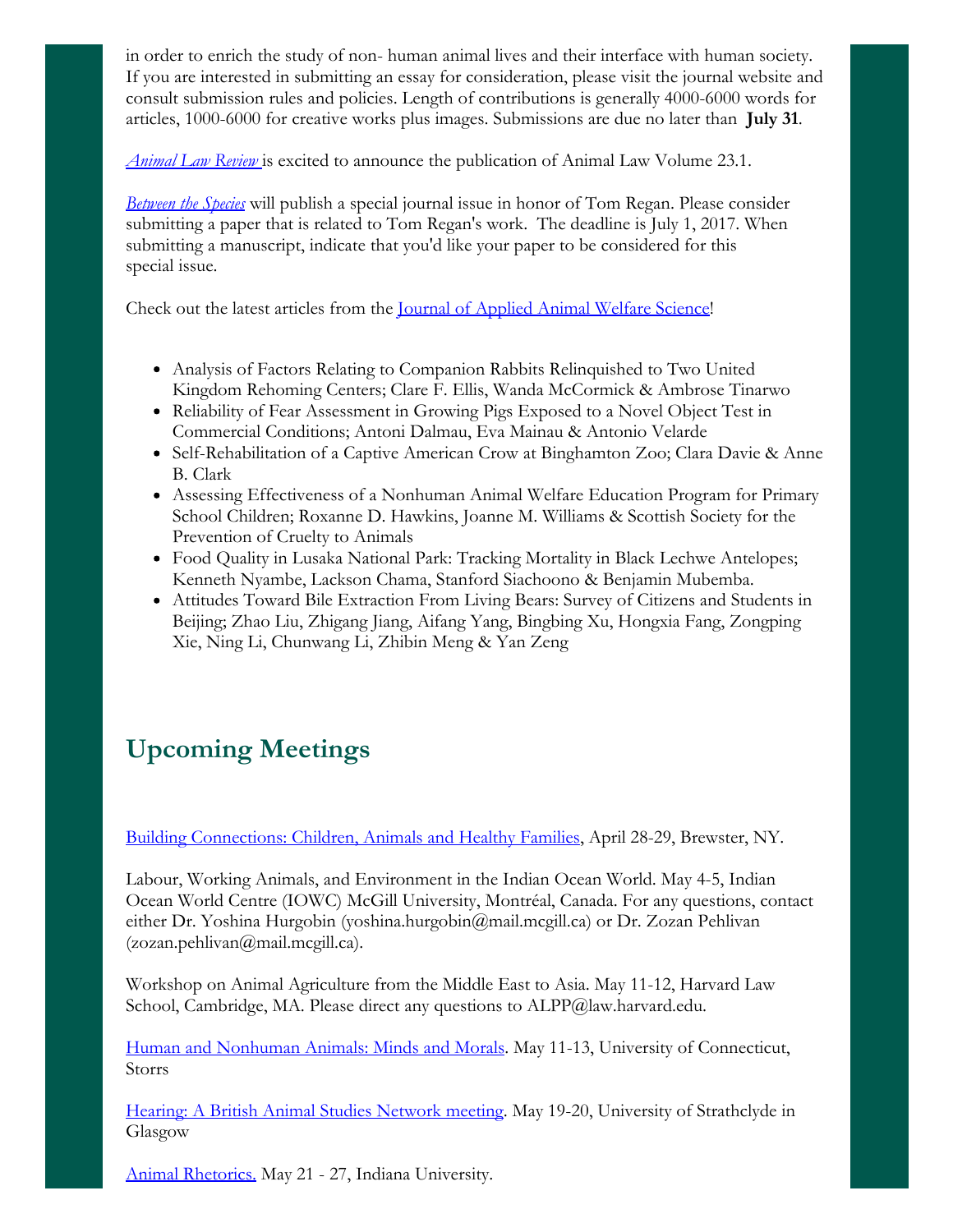[Empathy,](http://www.empathies2017.com/) Animals. June 20, Film University of Basel.

[ISAZ.](http://www.isaz.net/isaz/conferences/) June 22-27, University of California, Davis.

[Australasian](http://aasa2017.com.au/#_home) Animal Studies Association Conference 2017: Animal Intersections. July 3-5, University of Adelaide

[International](http://www.mindsnmotionsymposium.org/) Symposium for Equine Welfare and Wellness. July 11-13, Wartenberg-Rohrbach, Germany.

Critical Animal Studies: Forging Alliances and [Intersections](http://www.criticalanimalstudies.org/oceania-conference/) . July 15-16, Melbourne, Australia.

7th [International](http://wafl2017.com/) Conference on the Assessment of Animal Welfare at Farm and Group Level. September 5-8, Wagingen, Netherlands.

[Decolonization](https://www.uni-kassel.de/projekte/fileadmin/datas/projekte/tier-mensch-gesellschaft/cfp_decolonization_wildlife.pdf) and the Politics of Wildlife in Africa, an International Conference. September 26-30, Stellenbosch Institute of Advanced Study, South Africa.

[Working](http://www.britishanimalstudiesnetwork.org.uk/FutureMeetings/WorkingwithAnimals.aspx) with Animals. October 6-7, University of Southampton.

First [International](http://clivewynne.wixsite.com/caninescience2017) Canine Science Conference. Arizona State University, October 6-8, Tempe,  $AZ_{\cdot}$ 

[International](http://www.icbb.vu.edu.pk/) Conference on Agricultural and Food Science/International Conference on Biotechnology and Bioengineering. October 25-27, 2017 Lahore, Pakistan.

Animal Law [Conference](http://animallawconference.org/). October 13-15, Portland, Oregon.

5th European [Conference](https://animalsconferencelund.wordpress.com/) for Critical Animal Studies. October 26-28, Lund University, the Pufendorf Institute

## Calls for Papers: Conferences

#### NONHUMAN ANIMALS IN SOCIETY: EXPLORING NEW PATHWAYS FOR

RESISTANCE, CHANGE AND [ACCOMODATION:](https://animalsconferencelund.wordpress.com/) 5th European Conference for Critical Animal Studies. October 26-28, Lund University, the Pufendorf Institute. Historically, nonhuman animals have been placed outside the realm of society and the social. Often relegated to being part of 'nature,' nonhuman animals are often represented as the passive and subordinate counterpart of 'culture'. These social constructions and representation of other animals have contributed to the sustainment of human supremacy and dominance, which until this day permeate the conditions of nonhuman animals in society. Over the past decades, a growing body of literature, cultural texts and scholarly work has dealt critically with the devaluation and misrepresentation of other animals. Influenced by "the animal turn" in the humanities and social sciences, this scholarship has examined both the presence and absence, the visibility and invisibility of nonhuman animals in society. By means of highlighting the social nature of these representations, work has been done to render nonhuman animal resistance, and change more visible. Additionally, with recent developments within scientific disciplines such as ethology, a new focus of research, one that highlights the individuality and agency of nonhuman animals has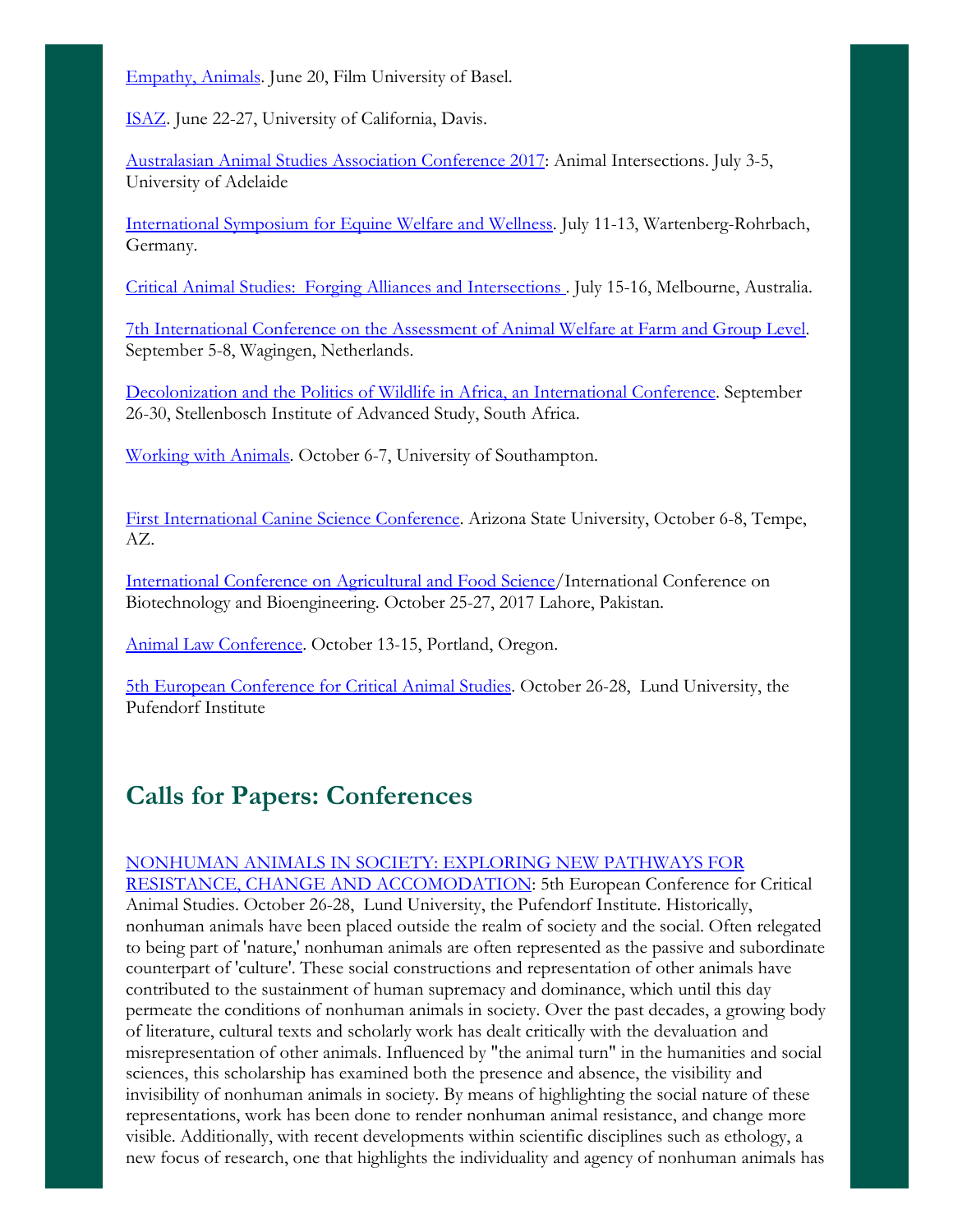emerged. This contributes to an altered view on nonhuman animals, whether they are living within or in the periphery of human societies. The aim of this conference is to bring to focus how scholarly work can contribute to the disruption and replacement of violent and exploitative practices, while also providing a platform for exploring the variety of ways that more just interspecies relations might be established. Special attention will be given to how scholarships and transdisciplinary work can engage with these problems as they exist in media, politics, popular culture and other aspects of everyday life. The conference welcomes proposals from a variety of scholars and disciplines, including radical academics, independent researchers, students and community activists. The conference encourages the emancipatory approach of scholar activists in the field of critical animal studies. Please note that there will be a 40€ registration fee for the conference. Registration for students, unemployed people or individuals with a low income will be 20€. Prospective speakers are invited to submit abstracts of 500 words, and a brief biography including name, affiliation and contact details. Deadline for submission of abstracts: April 28. For more information about the conference, or to submit an abstract, please email the organising committee: animalsconferencelund@gmail.com

[Workshop:](http://www.empathies2017.com/) Empathy, Animals, Film With Prof. Lori Gruen. June 20, University of Basel. The workshop provides a forum to explore concepts of empathy with regard to animals and especially animals on film. Empathy is a key concept in contemporary studies focussing on animals e.g. in Animal Ethics or research on Animal Minds. Humans and other animals engage with each other by means of empathy. The understanding thereby ranges from a cognitive ability to put oneself into the shoes of the other to more basic forms of immediate affective resonance. In our workshop, we are particularly keen to discuss Lori Gruen's idea of 'Entangled Empathy'. The aim is to bring together the thinking about entangled empathy and cinematic images of animals. In which ways do films contribute to empathetic engagement, respectively might refuse to do so? In a critique of traditional ethic theory, Gruen emphasizes how important the idea of particular animals, cases and contexts is for an alternative model of ethics. Accordingly, we would like to explore the transformative power of particular animals that become visible on film, as well as possible limits of the filmic medium. PhD candidates and early postdocs from fields including, but not limited to, philosophy, anthropology, human-animal-studies, cultural studies, film studies and media studies are encouraged to participate. To apply for participation, please submit both a short CV and a short letter of motivation. Participants who wish to discuss their own work are encouraged to submit a short abstract of their presentation (1 page). Be prepared to give a 15-min presentation. The organizers invite submissions concerning the work of Lori Gruen (e.g. discussions of the concept of entangled empathy and related topics) and/or the topic of animals in visual media. The conference language is English. Please hand in all documents electronically to Friederike Zenker: The deadline for submissions is April 30. For questions or further information please contact Friederike Zenker [friederike.zenker@unibas.ch](mailto:friederike.zenker@unibas.ch)

Critical Animal Studies: Forging Alliances and [Intersections](http://www.criticalanimalstudies.org/oceania-conference/) . July 15-16, Melbourne, Australia. The Institute for Critical Animals Studies (ICAS) Oceania conference organising collective are seeking panels, proposals, workshops and papers providing comparative engagement across countries and regions. Intersectional and transdisciplinary panels, visual art pieces and installations, and bilingual panels are encouraged. Non-academic and activist papers that explore grassroots movements are also sought. Please submit a 250 word abstract by May 28 to icasoceania@gmail.com with ICAS Oceania 2017 in the subject line.

[Working](http://www.britishanimalstudiesnetwork.org.uk/FutureMeetings/WorkingwithAnimals.aspx) with Animals: October 6-7 at the University of Southampton. The British Animal Studies Network seeks papers for its next meeting, to be held at the University of Southampton on the theme of 'Working with Animals'. Please submit your title with an abstract of no more than 200 words and a brief biography (also of no more than 200 words) to Emma Roe on E.J.Roe@soton.ac.uk. These should be included within your email - i.e. not as attachments. The deadline for abstracts is July 14. Presentations will be 20 minutes long, and we hope to include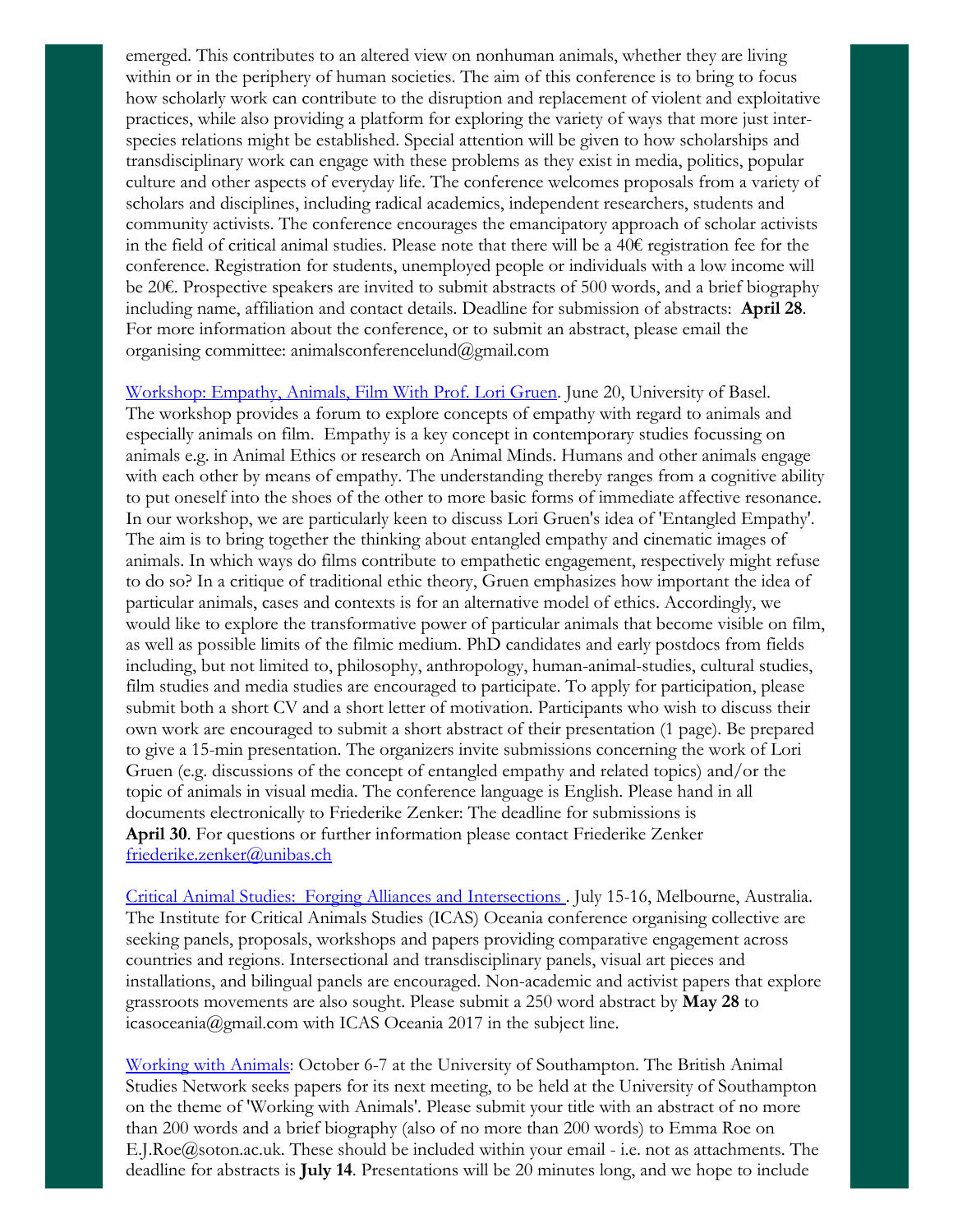work by individuals at different career stages. Sadly we have no money to support travel, accommodation or attendance costs. We would welcome papers that deal with such issues in contemporary and historical settings, and would especially like to see papers that address these issues from contexts outside the UK, including the Global South. Papers are welcomed from across animal studies, including disciplines such as (but not limited to) geography, anthropology, sociology, literary studies, art history, history, science and technology studies, ethology, psychology, behavioural sciences and ecology

#### Calls for Papers: Books

*The ChildhoodNature Companion*: Call for Book Submissions from Children & Young People. ChildhoodNature is a term that researchers have developed that helps us to remember that children, and all people, are part of the natural world. Children and young people like you understand that the natural world, including plants and animals, is very important for many reasons and you have many ideas about how to share our planet with other living things. We hope that your submissions in The ChildhoodNature Companion can help all of us, including adults, learn from children and young people about how to build and sustain lasting relationships with animals, plants, and other living things in our homes, backyards, neighborhoods, parks, oceans, and in many other wild and not-so-wild places. We are looking for anything and everything that you, as children, teenagers, and young people (ages 0-25), might contribute that draws on your ideas about nature, your experiences with animals, or your thoughts about environmental issues. We will accept essays, poetry, short stories, photographs, photo-essays, opinion pieces, drawings, paintings, and potentially even video submissions. Once we have collected enough submissions we will decide which pieces to include and work with the authors and artists to edit their work if necessary for the final book. Anyone wishing to submit a piece must register their details at this [website](https://www.surveymonkey.com/r/ChildhoodNature_Companion_Rego) , indicating their intention to submit, the kind of work, and any association with adult researchers. Please note that all children and teenagers under the age of 18 will require consent from a parent or guardian in order to participate in this exciting project. More information about consent can be found at the online registration site (as above) or can be made available by contacting the editors (see below). Once we collect your personal contact information and we have your parent/guardian permission, you will then be invited to submit your work directly to the website of our publishing company, Springer (see <https://meteor.springer.com/sihe-cn> ). If you have any questions about our project, the book, or the submission process, you can contact one of the following editors, Dr. Laura Piersol, at lpiersol@sfu.ca, or Dr. Joshua Russell, at russellj@canisius.edu. The deadline for registering your intention to contribute is April 28.

La revue [Ethica](http://www.animal-ethics.org/appel-a-collaboration-dossier-de-la-revue-ethica-sur-letique-animale/) lance un appel à collaboration pour son numéro de l'hiver 2018 dont le dossier principal portera sur l'éthique animale. Ce dossier sera dirigé par Angela Martin (Université de Fribourg, Suisse) et François Jaquet (Université de Genève, Suisse). Depuis la parution, en 1975, de La Libération animale de Peter Singer, l'éthique animale - qui étudie les obligations que nous avons à l'égard des animaux - s'est établie comme un champ de recherche philosophique à part entière. Pouvons-nous utiliser les animaux pour notre consommation (viande, vêtements), pour la recherche (expérimentation animale), pour nous divertir (cirques, zoos) et, le cas échéant, à quelles conditions? Jusque récemment, l'éthique animale a surtout appliqué les théories classiques de l'éthique normative à ces questions. En outre, elle a généralement fondé le statut moral des animaux sur leurs propriétés intrinsèques, telles que leur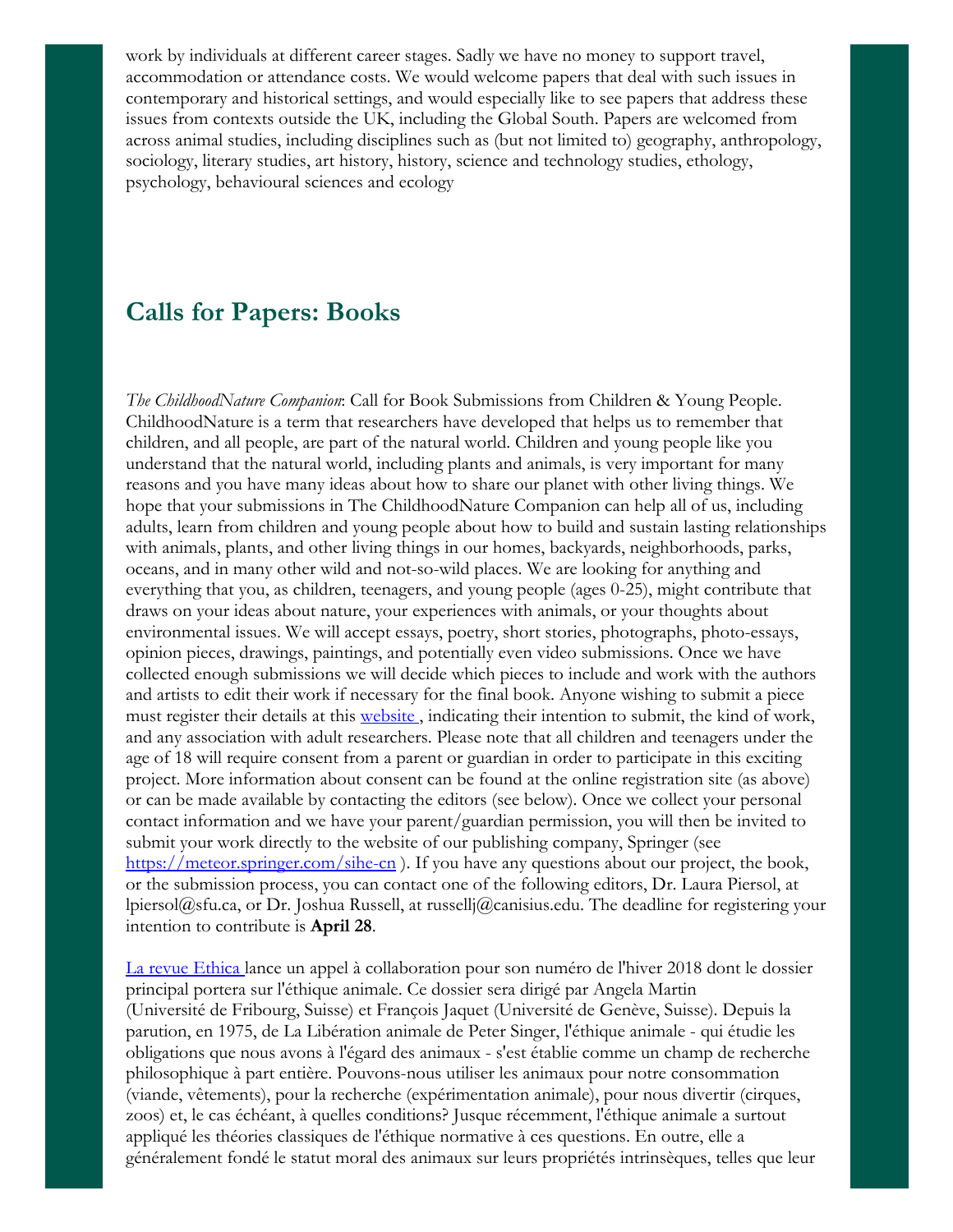sentience. Mais cet état de choses a changé, principalement grâce à deux publications - Animal Ethics in Context de Clare Palmer et Zoopolis de Sue Donaldson et Will Kymlicka - qui soulignent toutes deux l'importance morale des relations. D'après Palmer, nos devoirs moraux varient selon les relations que nous entretenons avec les animaux concernés : nous avons des devoirs moraux positifs envers les animaux domestiques (qui dépendent de nous) et un devoir négatif, de laisser faire, vis-à-vis des animaux sauvages (qui ne dépendent pas de nous). Donaldson et Kymlicka souscrivent à cette théorie, à un détail près. Ils considèrent que nous avons à l'égard des animaux des devoirs politiques : les animaux domestiques devraient se voir accorder un statut de citoyens, tandis que les animaux sauvages auraient un droit de nonintervention similaire à celui des États souverains. Ces thématiques ne sont que des suggestions. Les auteurs peuvent proposer d'autres sujets en lien avec la problématique abordée dans ce numéro. Ethica étant une revue interdisciplinaire, les contributions des différentes disciplines des sciences et des sciences humaines et sociales sont souhaitées et bienvenues. Deadline: April 30.

The editors comprising the Vegan Geographies Collective are seeking contributions to a proposed edited book entitled *Vegan Geographies: Ethics Beyond Violence*. Veganism as an ethics and a practice has a recorded history dating back to Antiquity. Yet, it is only recently that researchers have begun the process of formalising the study of veganism. Scholars who examine this theory and action are usually situated in sociology, history, philosophy, cultural studies or critical animal studies. The centrality and contested nature of place in the actions and discourse of animal rights activists however suggest an inherently spatial praxis. Slaughterhouses are deliberately closed and placed out of the sight; our familiar urban environment is filled with references to eating meat and exploiting animals, although normalised and rendered invisible. On the other hand, activists take to the street to defend animal rights and invite individuals to change their perception on everyday places and practices of animal violence. Animal liberation and veganism therefore embody an inherently spatial praxis - the desire to live without places of violence (White, 2015). As underlined by Harper (2010:5-6), 'veganism is not just about the abstinence of animal consumption; it is about the ongoing struggle to produce socio-spatial epistemologies of consumption that lead to cultural and spatial change'. While an interest in domination over nonhuman animals has gained momentum within critical geography circles in the last two decades (Wolch and Emel, 1995; Philo and Wilbert, 2000; Emel et al., 2002, Gillespie and Collards, 2015; White, 2015), the scarcity of available literature highlights the need for geographers to further reflect on vegan activism and practice. As scholars-activists identifying with veganism, we seek to underscore what geographers can contribute to our understanding of critical veganism and vegan praxis. Our intention is to publish the book with an established University Press. Abstracts are due by June 1. 250 to 300 word abstracts. Chapter length is expected to be between 8,000 and 10,000 words. For further information, please contact Simon Springer: simonspringer@gmail.com

#### Please Support our Human-Animal Studies Efforts

As you can see, there is a tremendous amount of activity and progress going on today in the field of human-animal studies, and we always invite your input and participation.

Your [donation](https://www.givedirect.org/donate/?cid=4552) to the Animals & Society Institute will enable us to continue to expand the field in many more ways and work in conjunction with others around the world who share these goals.

Thank you for supporting our Human-Animal Studies efforts!